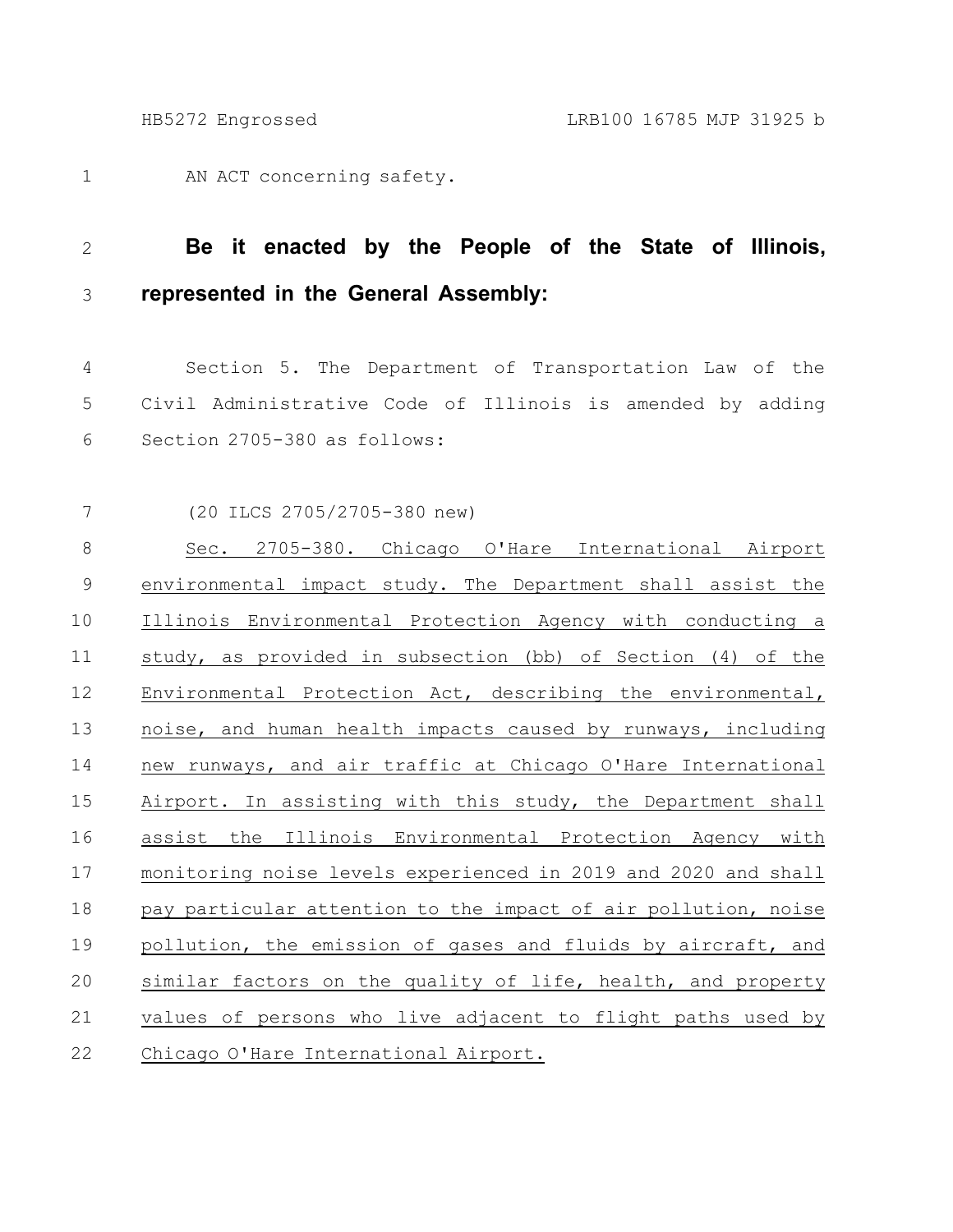HB5272 Engrossed - 2 - LRB100 16785 MJP 31925 b

Section 10. The Environmental Protection Act is amended by changing Section 4 as follows: 1 2

(415 ILCS 5/4) (from Ch. 111 1/2, par. 1004)

3

Sec. 4. Environmental Protection Agency; establishment; duties. 4 5

(a) There is established in the Executive Branch of the State Government an agency to be known as the Environmental Protection Agency. This Agency shall be under the supervision and direction of a Director who shall be appointed by the Governor with the advice and consent of the Senate. The term of office of the Director shall expire on the third Monday of January in odd numbered years, provided that he or she shall hold office until a successor is appointed and has qualified. The Director shall receive an annual salary as set by the Compensation Review Board. The Director, in accord with the Personnel Code, shall employ and direct such personnel, and shall provide for such laboratory and other facilities, as may be necessary to carry out the purposes of this Act. In addition, the Director may by agreement secure such services as he or she may deem necessary from any other department, agency, or unit of the State Government, and may employ and compensate such consultants and technical assistants as may be required. 6 7 8 9 10 11 12 13 14 15 16 17 18 19 20 21 22

(b) The Agency shall have the duty to collect and disseminate such information, acquire such technical data, and conduct such experiments as may be required to carry out the 23 24 25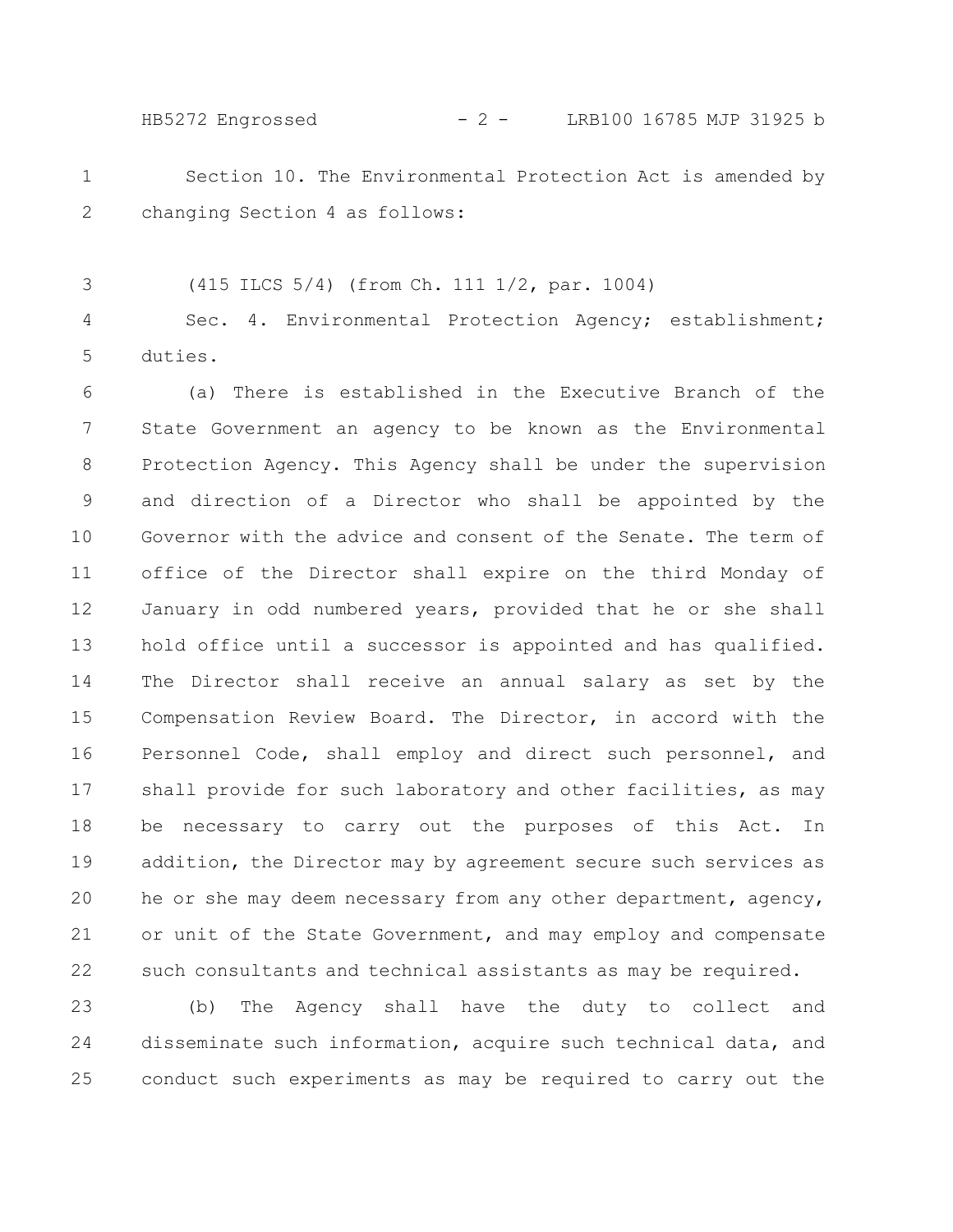HB5272 Engrossed - 3 - LRB100 16785 MJP 31925 b

purposes of this Act, including ascertainment of the quantity and nature of discharges from any contaminant source and data on those sources, and to operate and arrange for the operation of devices for the monitoring of environmental quality. 1 2 3 4

(c) The Agency shall have authority to conduct a program of continuing surveillance and of regular or periodic inspection of actual or potential contaminant or noise sources, of public water supplies, and of refuse disposal sites. 5 6 7 8

(d) In accordance with constitutional limitations, the Agency shall have authority to enter at all reasonable times upon any private or public property for the purpose of: 9 10 11

(1) Inspecting and investigating to ascertain possible violations of this Act, any rule or regulation adopted under this Act, any permit or term or condition of a permit, or any Board order; or 12 13 14 15

(2) In accordance with the provisions of this Act, taking whatever preventive or corrective action, including but not limited to removal or remedial action, that is necessary or appropriate whenever there is a release or a substantial threat of a release of (A) a hazardous substance or pesticide or (B) petroleum from an underground storage tank. 16 17 18 19 20 21 22

(e) The Agency shall have the duty to investigate violations of this Act, any rule or regulation adopted under this Act, any permit or term or condition of a permit, or any Board order; to issue administrative citations as provided in 23 24 25 26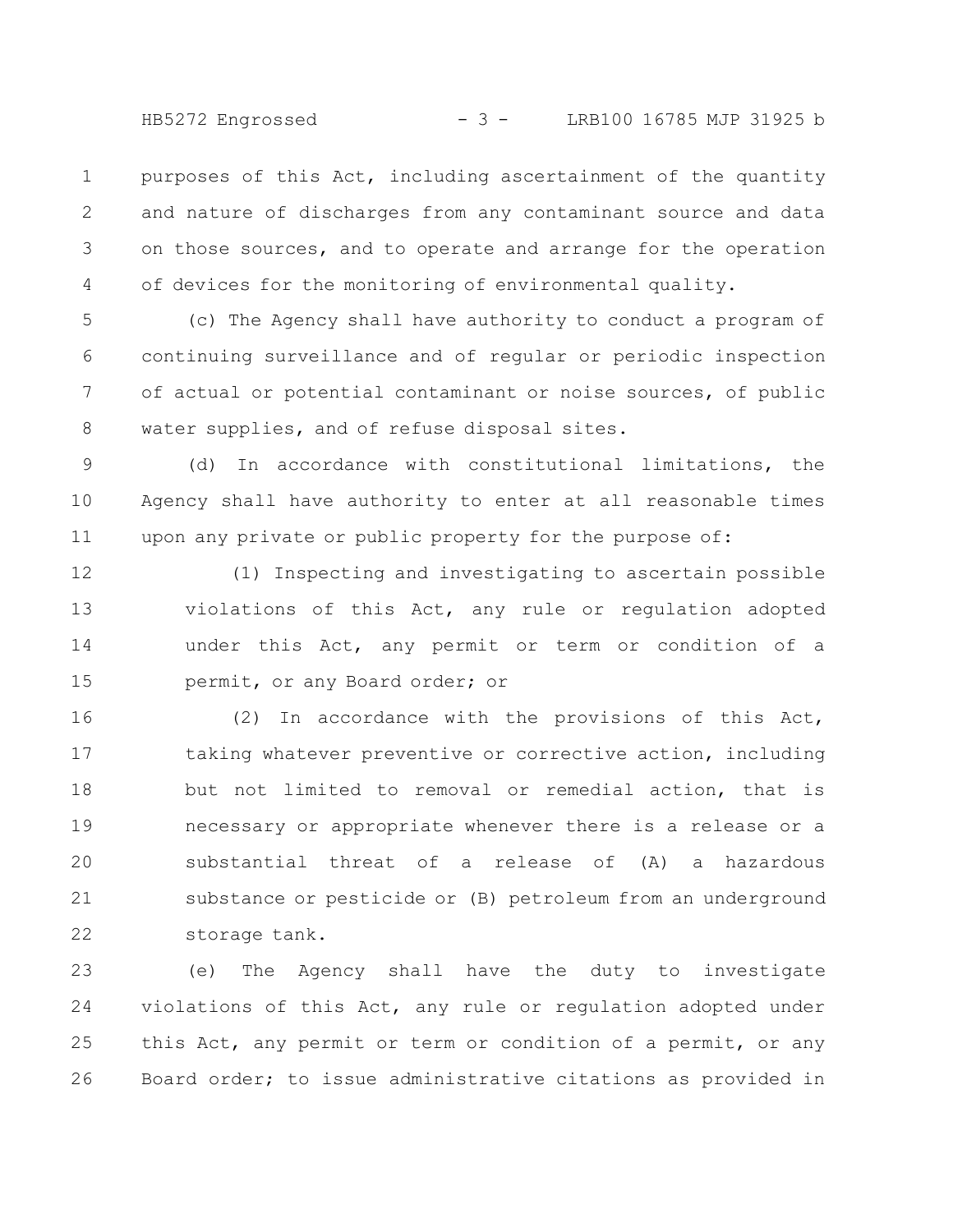HB5272 Engrossed - 4 - LRB100 16785 MJP 31925 b

Section 31.1 of this Act; and to take such summary enforcement action as is provided for by Section 34 of this Act. 1 2

(f) The Agency shall appear before the Board in any hearing upon a petition for variance or time-limited water quality standard, the denial of a permit, or the validity or effect of a rule or regulation of the Board, and shall have the authority to appear before the Board in any hearing under the Act. 3 4 5 6 7

(g) The Agency shall have the duty to administer, in accord with Title X of this Act, such permit and certification systems as may be established by this Act or by regulations adopted thereunder. The Agency may enter into written delegation agreements with any department, agency, or unit of State or local government under which all or portions of this duty may be delegated for public water supply storage and transport systems, sewage collection and transport systems, air pollution control sources with uncontrolled emissions of 100 tons per year or less and application of algicides to waters of the State. Such delegation agreements will require that the work to be performed thereunder will be in accordance with Agency criteria, subject to Agency review, and shall include such financial and program auditing by the Agency as may be required. 8 9 10 11 12 13 14 15 16 17 18 19 20 21 22

(h) The Agency shall have authority to require the submission of complete plans and specifications from any applicant for a permit required by this Act or by regulations thereunder, and to require the submission of such reports 23 24 25 26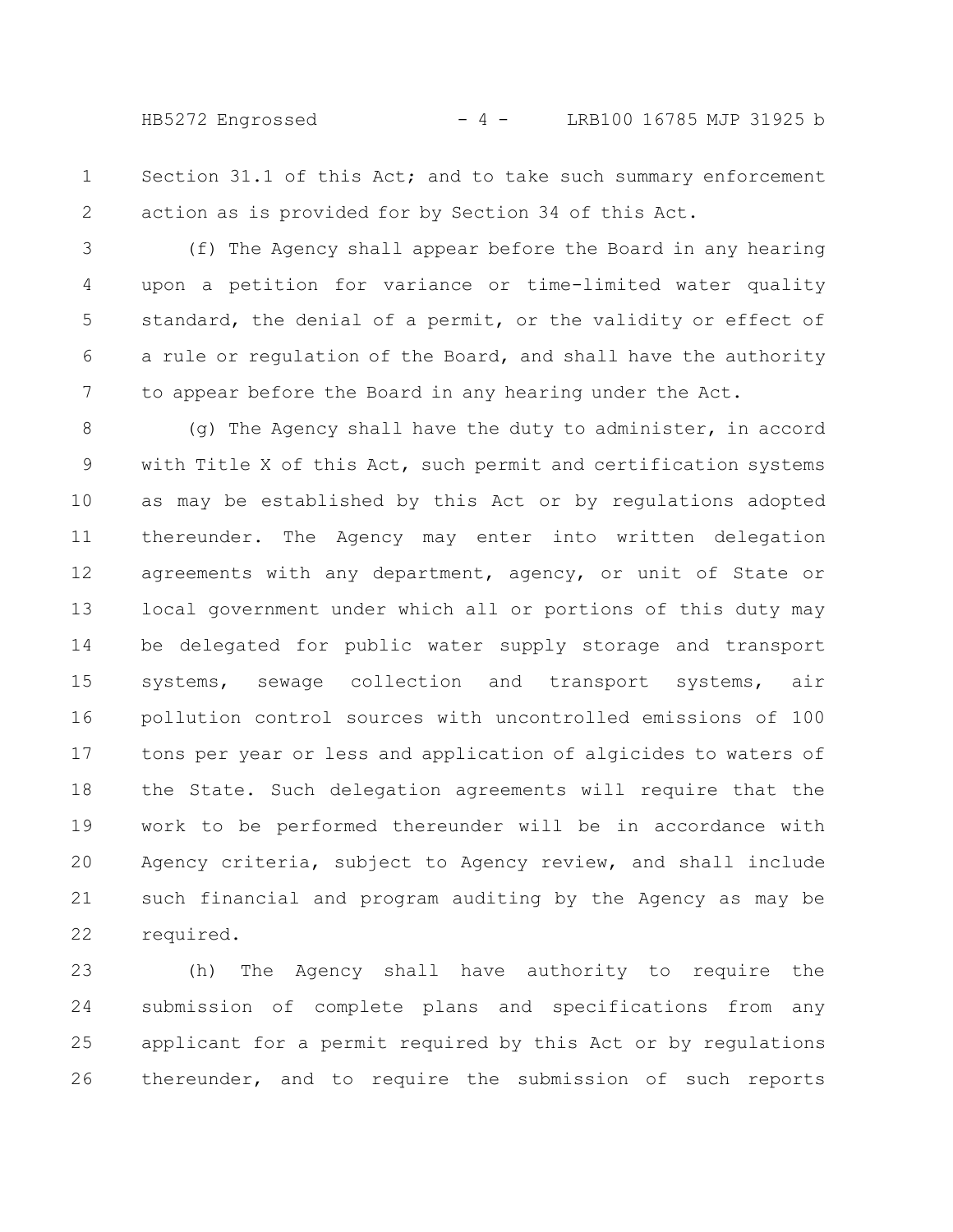HB5272 Engrossed - 5 - LRB100 16785 MJP 31925 b

regarding actual or potential violations of this Act, any rule or regulation adopted under this Act, any permit or term or condition of a permit, or any Board order, as may be necessary for the purposes of this Act. 1 2 3 4

(i) The Agency shall have authority to make recommendations to the Board for the adoption of regulations under Title VII of the Act. 5 6 7

(j) The Agency shall have the duty to represent the State of Illinois in any and all matters pertaining to plans, procedures, or negotiations for interstate compacts or other governmental arrangements relating to environmental protection. 8 9 10 11 12

(k) The Agency shall have the authority to accept, receive, and administer on behalf of the State any grants, gifts, loans, indirect cost reimbursements, or other funds made available to the State from any source for purposes of this Act or for air or water pollution control, public water supply, solid waste disposal, noise abatement, or other environmental protection activities, surveys, or programs. Any federal funds received by the Agency pursuant to this subsection shall be deposited in a trust fund with the State Treasurer and held and disbursed by him in accordance with Treasurer as Custodian of Funds Act, provided that such monies shall be used only for the purposes for which they are contributed and any balance remaining shall be returned to the contributor. 13 14 15 16 17 18 19 20 21 22 23 24 25

The Agency is authorized to promulgate such regulations and 26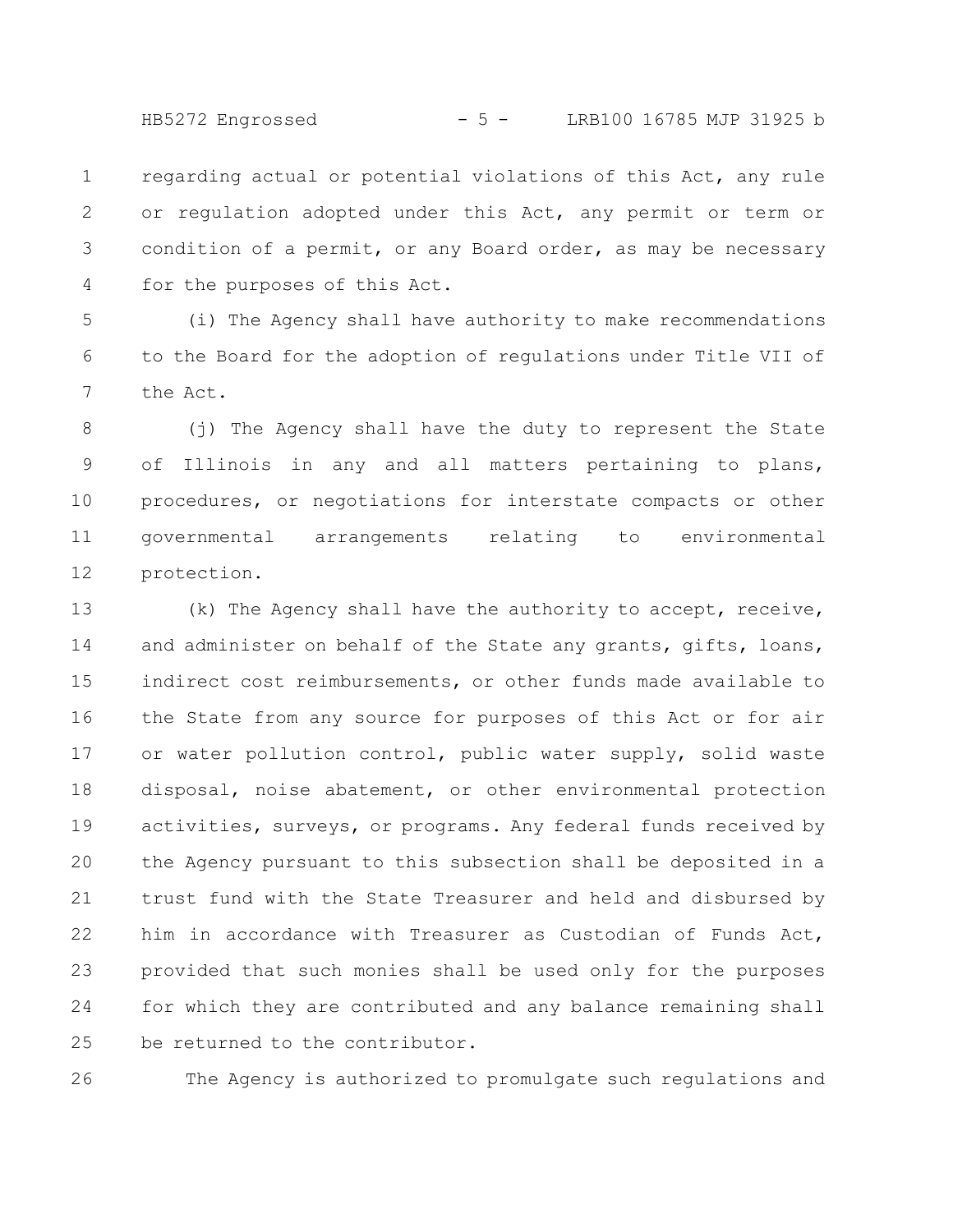HB5272 Engrossed - 6 - LRB100 16785 MJP 31925 b

enter into such contracts as it may deem necessary for carrying out the provisions of this subsection. 1 2

(l) The Agency is hereby designated as water pollution agency for the state for all purposes of the Federal Water Pollution Control Act, as amended; as implementing agency for the State for all purposes of the Safe Drinking Water Act, Public Law 93-523, as now or hereafter amended, except Section 1425 of that Act; as air pollution agency for the state for all purposes of the Clean Air Act of 1970, Public Law 91-604, approved December 31, 1970, as amended; and as solid waste agency for the state for all purposes of the Solid Waste Disposal Act, Public Law 89-272, approved October 20, 1965, and amended by the Resource Recovery Act of 1970, Public Law 91-512, approved October 26, 1970, as amended, and amended by the Resource Conservation and Recovery Act of 1976, (P.L. 94-580) approved October 21, 1976, as amended; as noise control agency for the state for all purposes of the Noise Control Act of 1972, Public Law 92-574, approved October 27, 1972, as amended; and as implementing agency for the State for all purposes of the Comprehensive Environmental Response, Compensation, and Liability Act of 1980 (P.L. 96-510), as amended; and otherwise as pollution control agency for the State pursuant to federal laws integrated with the foregoing laws, for financing purposes or otherwise. The Agency is hereby authorized to take all action necessary or appropriate to secure to the State the benefits of such federal Acts, provided 3 4 5 6 7 8 9 10 11 12 13 14 15 16 17 18 19 20 21 22 23 24 25 26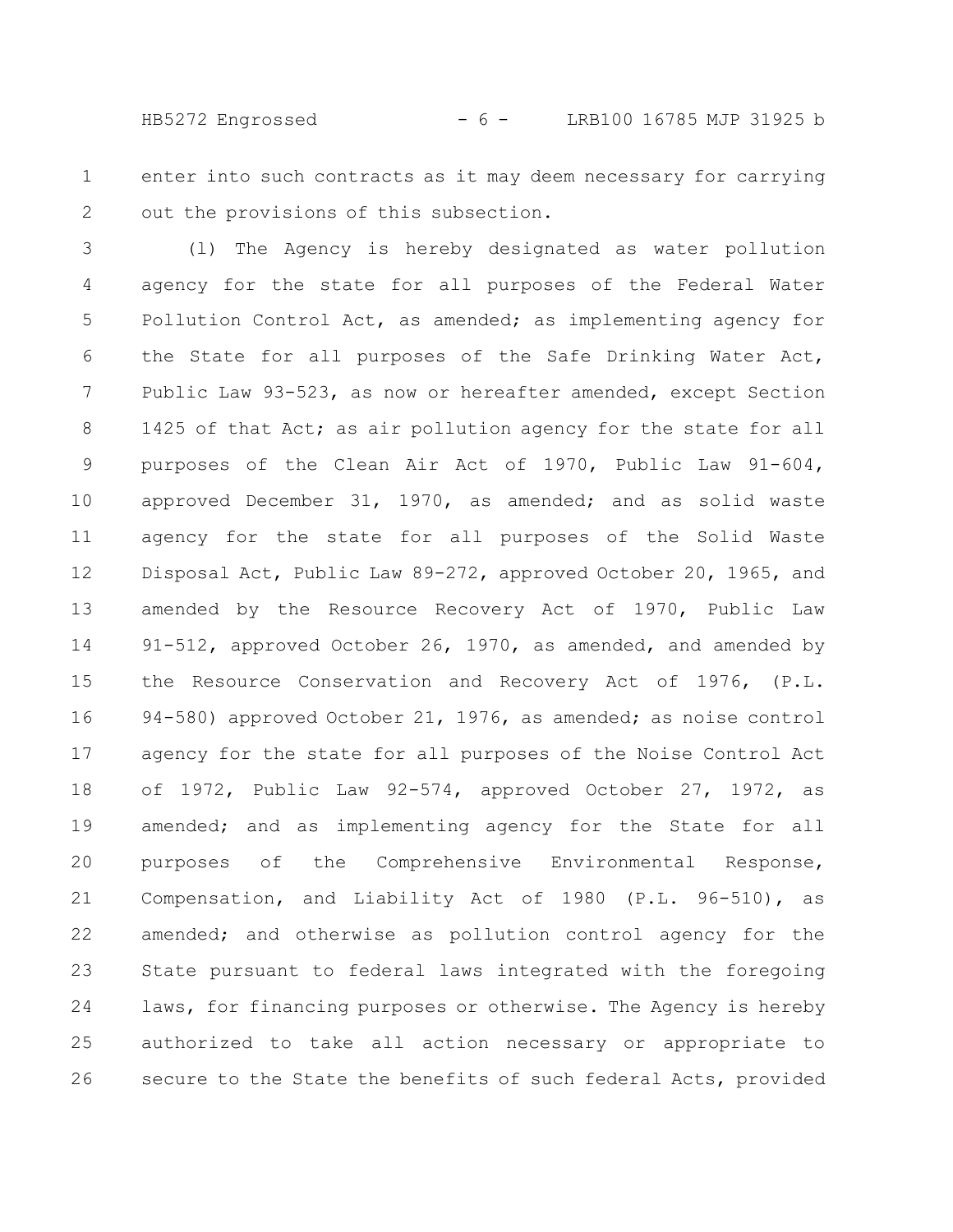HB5272 Engrossed - 7 - LRB100 16785 MJP 31925 b

that the Agency shall transmit to the United States without change any standards adopted by the Pollution Control Board pursuant to Section 5(c) of this Act. This subsection (l) of Section 4 shall not be construed to bar or prohibit the Environmental Protection Trust Fund Commission from accepting, receiving, and administering on behalf of the State any grants, gifts, loans or other funds for which the Commission is eligible pursuant to the Environmental Protection Trust Fund Act. The Agency is hereby designated as the State agency for all purposes of administering the requirements of Section 313 of the federal Emergency Planning and Community Right-to-Know Act of 1986. 1 2 3 4 5 6 7 8 9 10 11 12

Any municipality, sanitary district, or other political subdivision, or any Agency of the State or interstate Agency, which makes application for loans or grants under such federal Acts shall notify the Agency of such application; the Agency may participate in proceedings under such federal Acts. 13 14 15 16 17

(m) The Agency shall have authority, consistent with Section 5(c) and other provisions of this Act, and for purposes of Section 303(e) of the Federal Water Pollution Control Act, as now or hereafter amended, to engage in planning processes and activities and to develop plans in cooperation with units of local government, state agencies and officers, and other appropriate persons in connection with the jurisdiction or duties of each such unit, agency, officer or person. Public hearings shall be held on the planning process, at which any 18 19 20 21 22 23 24 25 26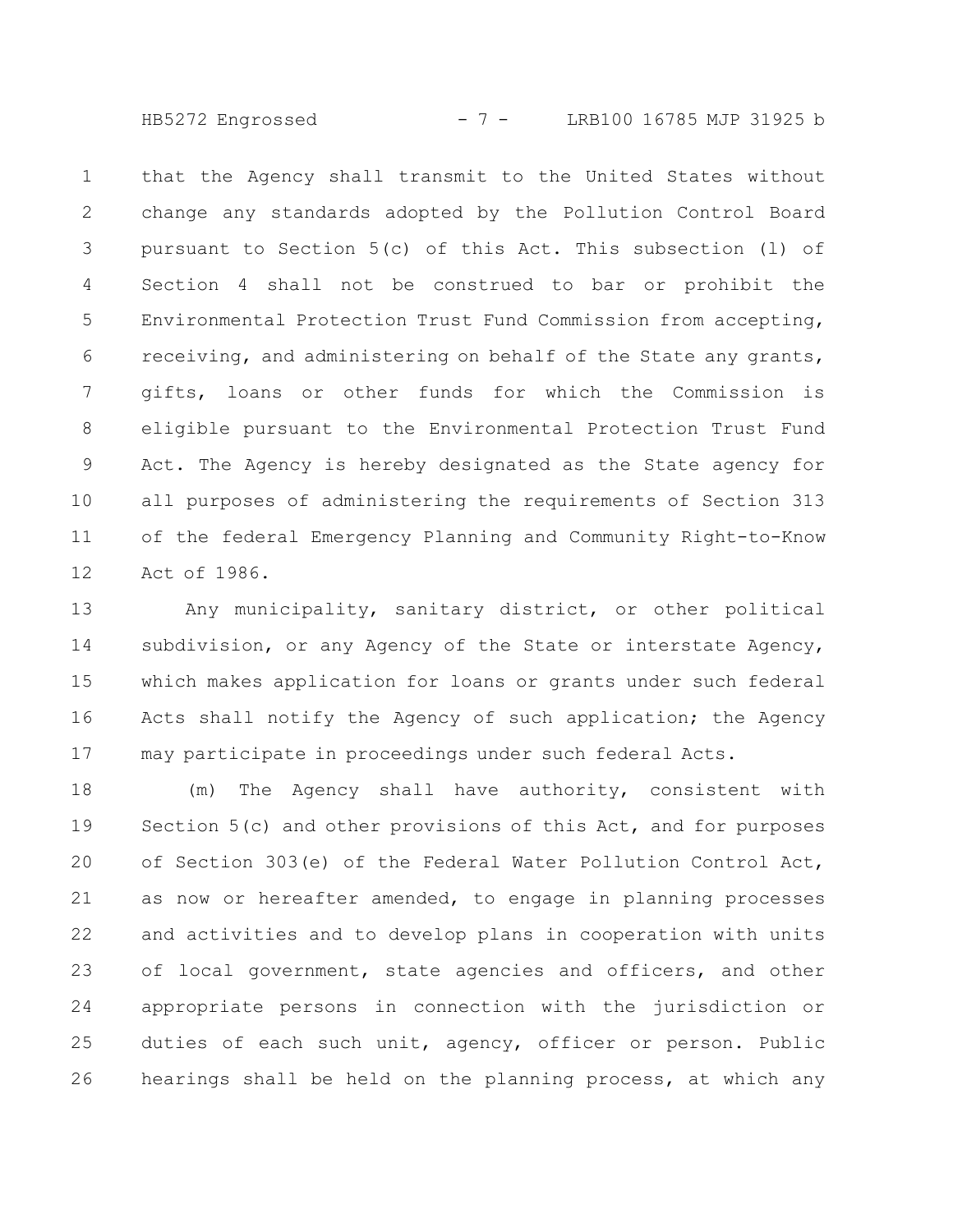HB5272 Engrossed - 8 - LRB100 16785 MJP 31925 b

person shall be permitted to appear and be heard, pursuant to procedural regulations promulgated by the Agency. 1 2

(n) In accordance with the powers conferred upon the Agency by Sections  $10(q)$ ,  $13(b)$ ,  $19$ ,  $22(d)$  and  $25$  of this Act, the Agency shall have authority to establish and enforce minimum standards for the operation of laboratories relating to analyses and laboratory tests for air pollution, water pollution, noise emissions, contaminant discharges onto land and sanitary, chemical, and mineral quality of water distributed by a public water supply. The Agency may enter into formal working agreements with other departments or agencies of state government under which all or portions of this authority may be delegated to the cooperating department or agency. 3 4 5 6 7 8 9 10 11 12 13

(o) The Agency shall have the authority to issue certificates of competency to persons and laboratories meeting the minimum standards established by the Agency in accordance with Section 4(n) of this Act and to promulgate and enforce regulations relevant to the issuance and use of such certificates. The Agency may enter into formal working agreements with other departments or agencies of state government under which all or portions of this authority may be delegated to the cooperating department or agency. 14 15 16 17 18 19 20 21 22

(p) Except as provided in Section 17.7, the Agency shall have the duty to analyze samples as required from each public water supply to determine compliance with the contaminant levels specified by the Pollution Control Board. The maximum 23 24 25 26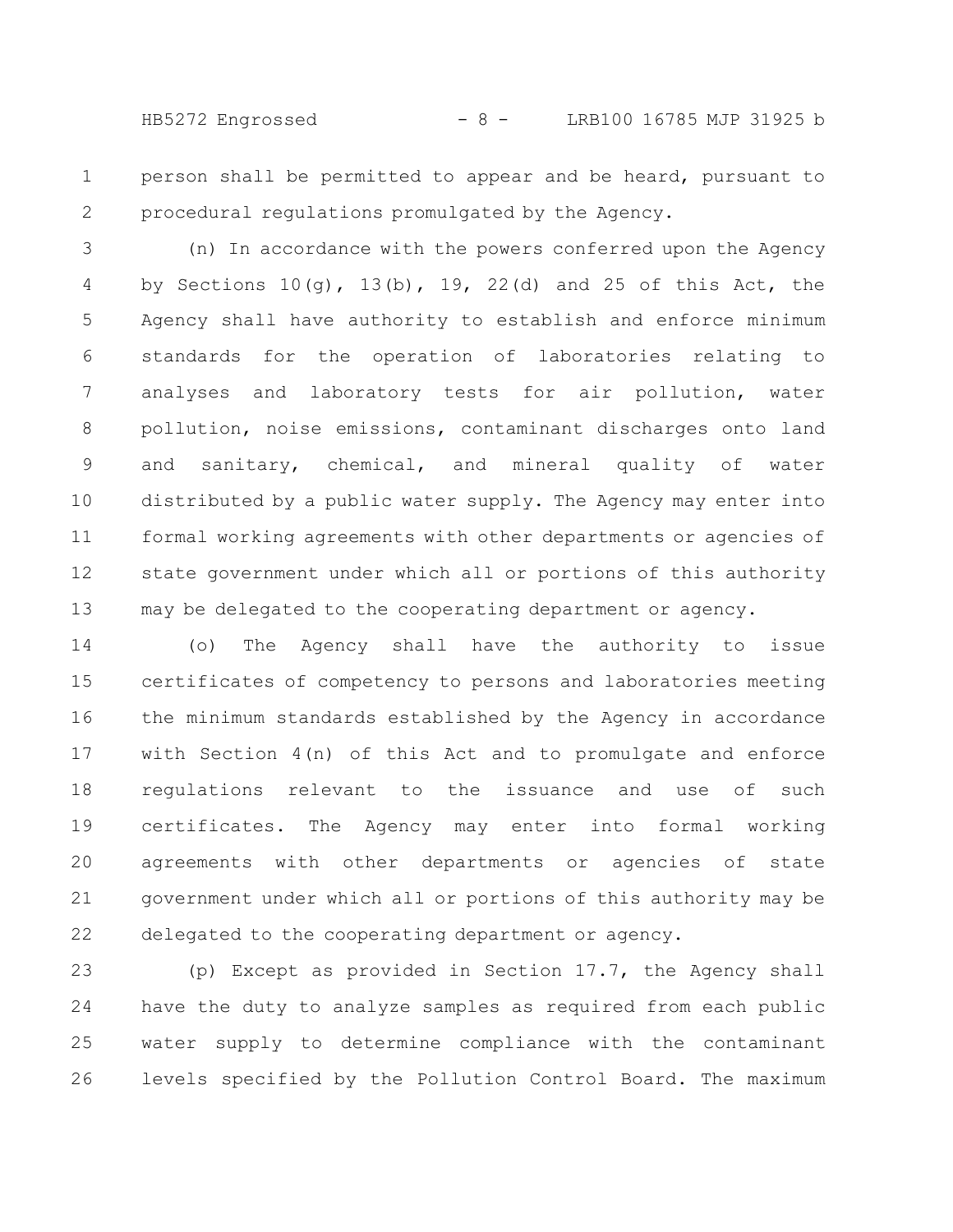HB5272 Engrossed - 9 - LRB100 16785 MJP 31925 b

number of samples which the Agency shall be required to analyze for microbiological quality shall be 6 per month, but the Agency may, at its option, analyze a larger number each month for any supply. Results of sample analyses for additional required bacteriological testing, turbidity, residual chlorine and radionuclides are to be provided to the Agency in accordance with Section 19. Owners of water supplies may enter into agreements with the Agency to provide for reduced Agency participation in sample analyses. 1 2 3 4 5 6 7 8 9

(q) The Agency shall have the authority to provide notice to any person who may be liable pursuant to Section 22.2(f) of this Act for a release or a substantial threat of a release of a hazardous substance or pesticide. Such notice shall include the identified response action and an opportunity for such person to perform the response action. 10 11 12 13 14 15

(r) The Agency may enter into written delegation agreements with any unit of local government under which it may delegate all or portions of its inspecting, investigating and enforcement functions. Such delegation agreements shall require that work performed thereunder be in accordance with Agency criteria and subject to Agency review. Notwithstanding any other provision of law to the contrary, no unit of local government shall be liable for any injury resulting from the exercise of its authority pursuant to such a delegation agreement unless the injury is proximately caused by the willful and wanton negligence of an agent or employee of the 16 17 18 19 20 21 22 23 24 25 26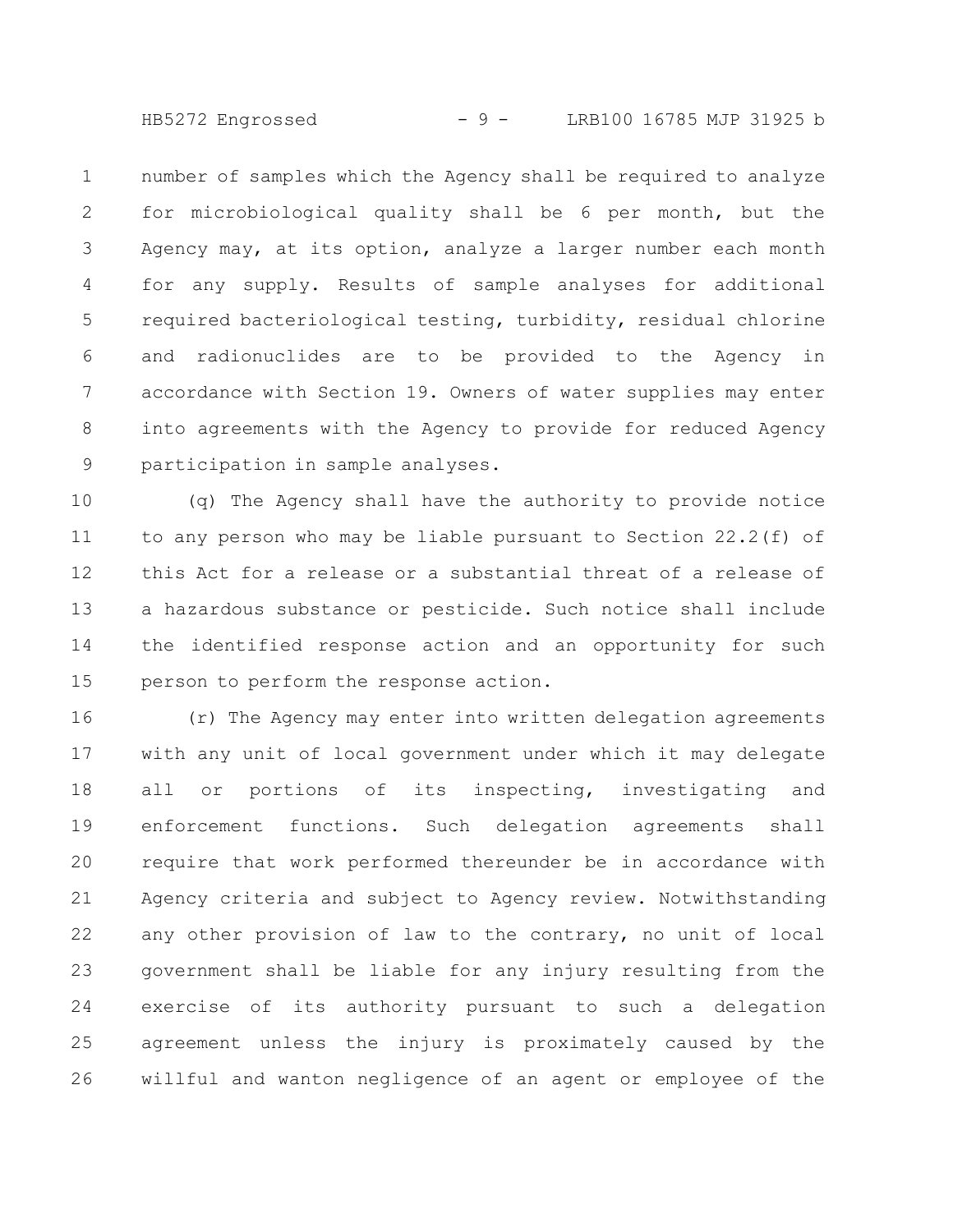unit of local government, and any policy of insurance coverage issued to a unit of local government may provide for the denial of liability and the nonpayment of claims based upon injuries for which the unit of local government is not liable pursuant to this subsection (r). 1 2 3 4 5

(s) The Agency shall have authority to take whatever preventive or corrective action is necessary or appropriate, including but not limited to expenditure of monies appropriated from the Build Illinois Bond Fund and the Build Illinois Purposes Fund for removal or remedial action, whenever any hazardous substance or pesticide is released or there is a substantial threat of such a release into the environment. The State, the Director, and any State employee shall be indemnified for any damages or injury arising out of or resulting from any action taken under this subsection. The Director of the Agency is authorized to enter into such contracts and agreements as are necessary to carry out the Agency's duties under this subsection. 6 7 8 9 10 11 12 13 14 15 16 17 18

(t) The Agency shall have authority to distribute grants, subject to appropriation by the General Assembly, to units of local government for financing and construction of wastewater facilities in both incorporated and unincorporated areas. With respect to all monies appropriated from the Build Illinois Bond Fund and the Build Illinois Purposes Fund for wastewater facility grants, the Agency shall make distributions in conformity with the rules and regulations established pursuant 19 20 21 22 23 24 25 26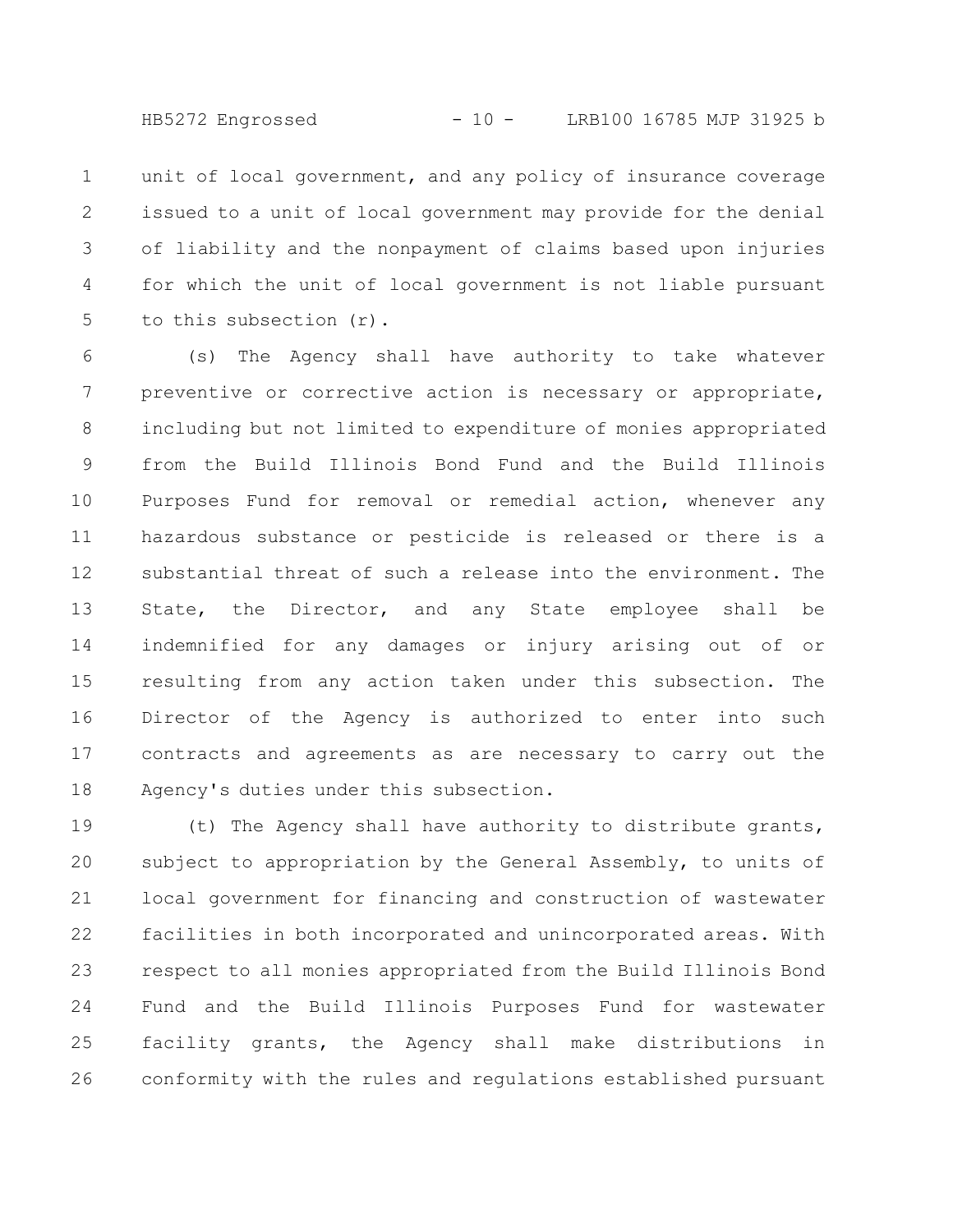HB5272 Engrossed - 11 - LRB100 16785 MJP 31925 b

1

to the Anti-Pollution Bond Act, as now or hereafter amended.

(u) Pursuant to the Illinois Administrative Procedure Act, the Agency shall have the authority to adopt such rules as are necessary or appropriate for the Agency to implement Section 31.1 of this Act. 2 3 4 5

6

(v) (Blank.)

(w) Neither the State, nor the Director, nor the Board, nor any State employee shall be liable for any damages or injury arising out of or resulting from any action taken under subsection (s). 7 8 9 10

(x)(1) The Agency shall have authority to distribute grants, subject to appropriation by the General Assembly, to units of local government for financing and construction of public water supply facilities. With respect to all monies appropriated from the Build Illinois Bond Fund or the Build Illinois Purposes Fund for public water supply grants, such grants shall be made in accordance with rules promulgated by the Agency. Such rules shall include a requirement for a local match of 30% of the total project cost for projects funded through such grants. 11 12 13 14 15 16 17 18 19 20

(2) The Agency shall not terminate a grant to a unit of local government for the financing and construction of public water supply facilities unless and until the Agency adopts rules that set forth precise and complete standards, pursuant to Section 5-20 of the Illinois Administrative Procedure Act, for the termination of such grants. The Agency shall not make 21 22 23 24 25 26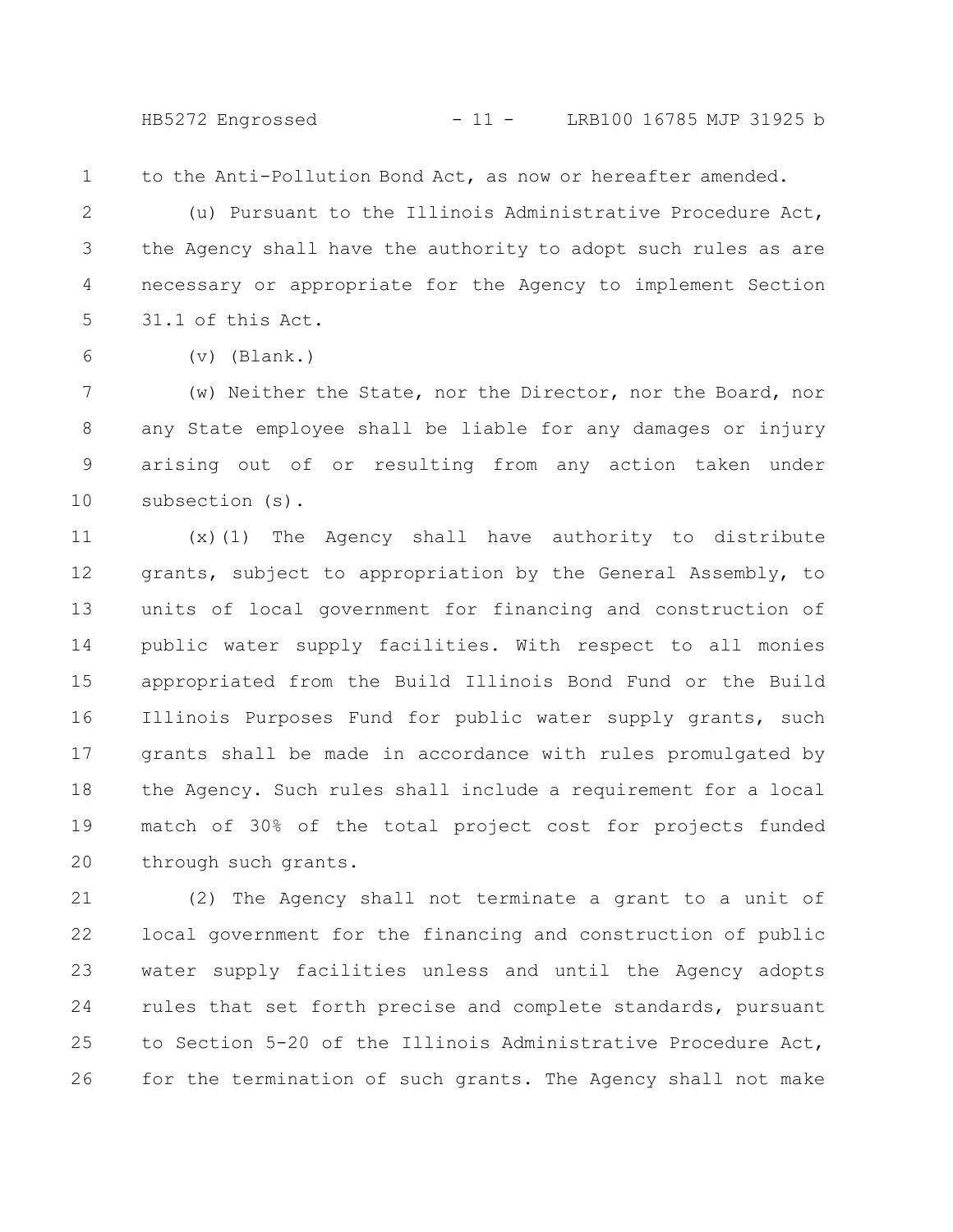HB5272 Engrossed - 12 - LRB100 16785 MJP 31925 b

determinations on whether specific grant conditions are necessary to ensure the integrity of a project or on whether subagreements shall be awarded, with respect to grants for the financing and construction of public water supply facilities, unless and until the Agency adopts rules that set forth precise and complete standards, pursuant to Section 5-20 of the Illinois Administrative Procedure Act, for making such determinations. The Agency shall not issue a stop-work order in relation to such grants unless and until the Agency adopts precise and complete standards, pursuant to Section 5-20 of the Illinois Administrative Procedure Act, for determining whether to issue a stop-work order. 1 2 3 4 5 6 7 8 9 10 11 12

(y) The Agency shall have authority to release any person from further responsibility for preventive or corrective action under this Act following successful completion of preventive or corrective action undertaken by such person upon written request by the person. 13 14 15 16 17

(z) To the extent permitted by any applicable federal law or regulation, for all work performed for State construction projects which are funded in whole or in part by a capital infrastructure bill enacted by the 96th General Assembly by sums appropriated to the Environmental Protection Agency, at least 50% of the total labor hours must be performed by actual residents of the State of Illinois. For purposes of this subsection, "actual residents of the State of Illinois" means persons domiciled in the State of Illinois. The Department of 18 19 20 21 22 23 24 25 26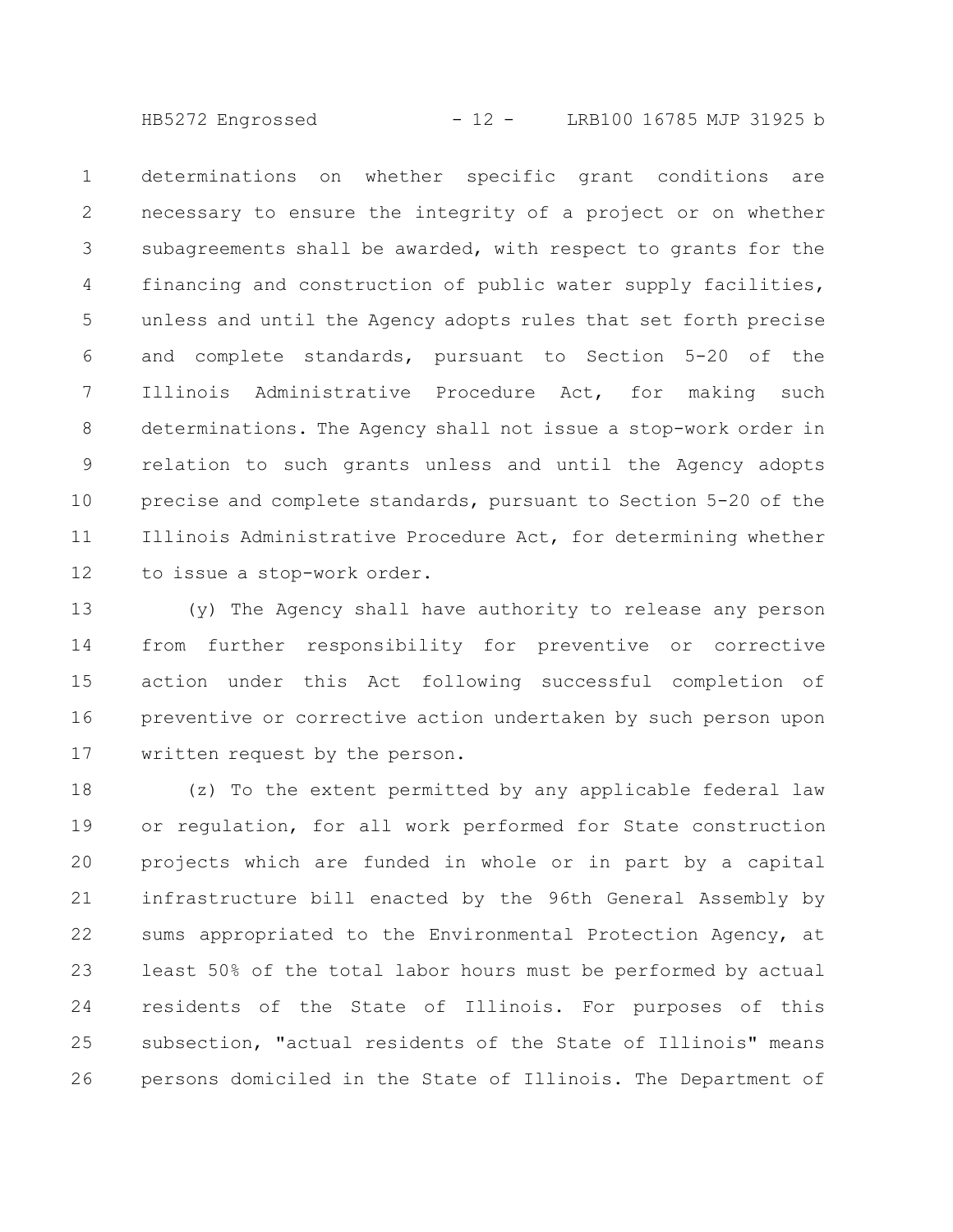HB5272 Engrossed - 13 - LRB100 16785 MJP 31925 b

Labor shall promulgate rules providing for the enforcement of this subsection. 1 2

(aa) The Agency may adopt rules requiring the electronic submission of any information required to be submitted to the Agency pursuant to any State or federal law or regulation or any court or Board order. Any rules adopted under this subsection (aa) must include, but are not limited to, identification of the information to be submitted electronically. 3 4 5 6 7 8 9

(bb) The Agency, with the assistance of the Department of Transportation, shall conduct a study describing the environmental, noise, and human health impacts caused by runways, including new runways, and air traffic at Chicago O'Hare International Airport. In conducting this study, the Agency, with the assistance of the Department of Transportation, shall monitor actual noise levels experienced in 2019 and 2020 and shall pay particular attention to the impact of air pollution, noise pollution, the emission of gases and fluids by aircraft, and similar factors on the quality of life, health, and property values of persons who live adjacent to flight paths used by Chicago O'Hare International Airport. The Agency shall submit a written report of its findings to the General Assembly by no later than October 31, 2020. The report to the General Assembly shall be filed with the Clerk of the House of Representatives and the Secretary of the Senate in electronic form only, in the manner that the Clerk and the 10 11 12 13 14 15 16 17 18 19 20 21 22 23 24 25 26